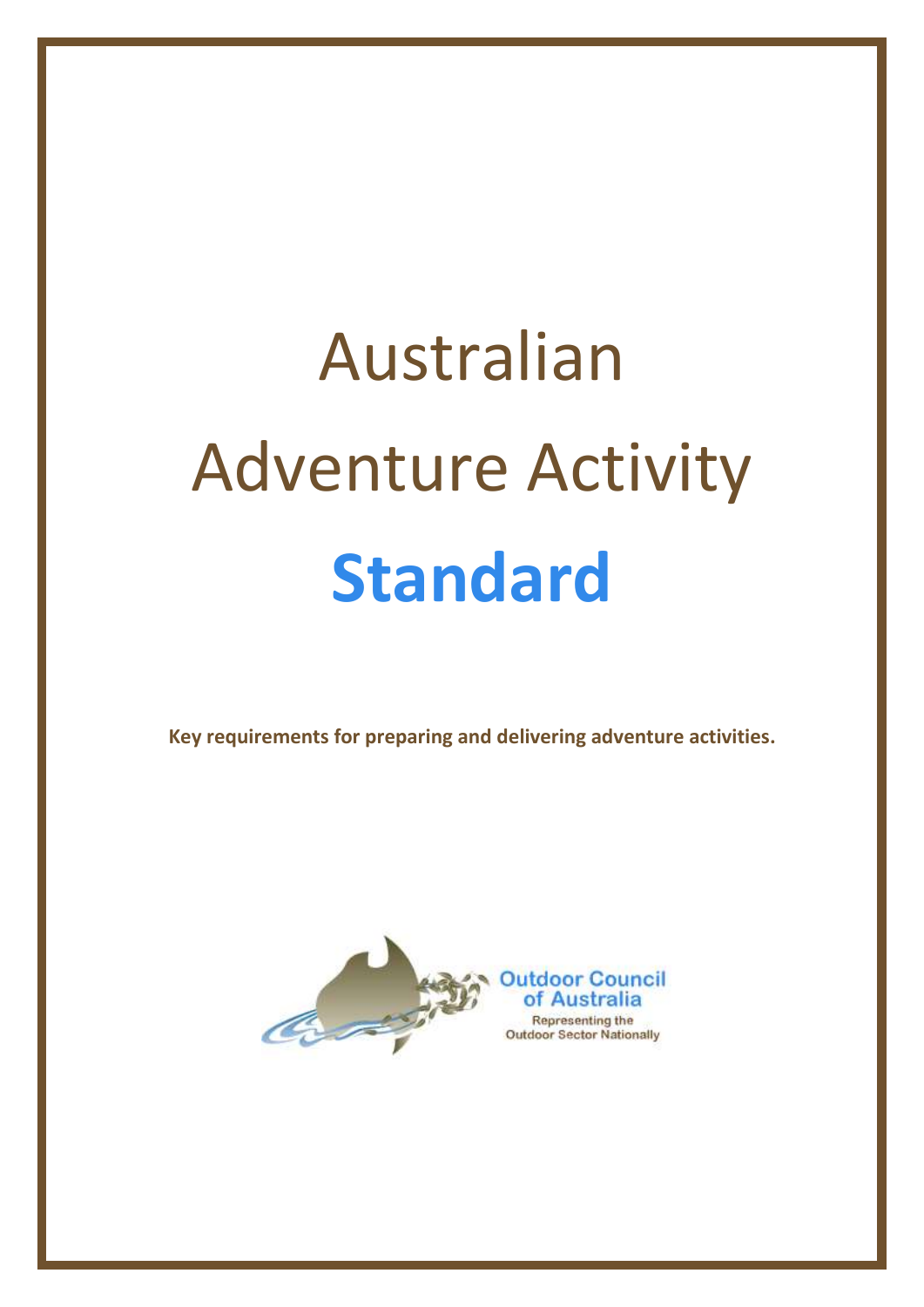#### **Traditional Owner Acknowledgement**

The Outdoor Council of Australia and the Australian Adventure Activity Standard Steering Committee would respectfully like to acknowledge the Traditional Owners, their Elders past, present and emerging, for the important role Indigenous people continue to play in Australia and most especially on the land and waters used for outdoor activities and recreation.

#### **Copyright**

Copyright 2019 Outdoor Council of Australia.

#### **Disclaimer**

The information published in the Australian Adventure Activity Standard (AAAS) and accompanying Good Practice Guides (GPGs), including this document, is for information purposes only and is not a substitute for, or intended to replace, independent, professional or legal advice. The information contained in the Australian Adventure Activity Standard and the Good Practice Guides are a guide only. Activity providers and any other person accessing the documentation should consider the need to obtain any appropriate professional advice relevant to their own particular circumstances, including the specific adventure activities and needs of the dependent participants.

The information published in the Australian Adventure Activity Standard and Good Practice Guides are subject to change from time to time. Outdoor Council of Australia gives no warranty that the information is current, correct or complete and is not a definitive statement of procedures. Outdoor Council of Australia reserves the right to vary the content of the Australian Adventure Activity Standard and/or Good Practice Guides as and when required. Activity providers should make independent inquiries as to the correctness and currency of the content and use their own skill and care with respect to their use of the information.

The Australian Adventure Activity Standard and Good Practice Guides do not replace any statutory requirements under any relevant State and Territory legislation and are made available on the express condition that Outdoor Council of Australia together with the authors, consultants, advisers and the Australian Adventure Activity Standard Steering Committee members who assisted in compiling, drafting and ratifying the documents:

- are not providing professional or legal advice to any person or organisation; and
- are not liable for any loss resulting from an action taken or reliance made on any information or material contained within the Australian Adventure Activity Standard, Good Practice Guides and associated documents.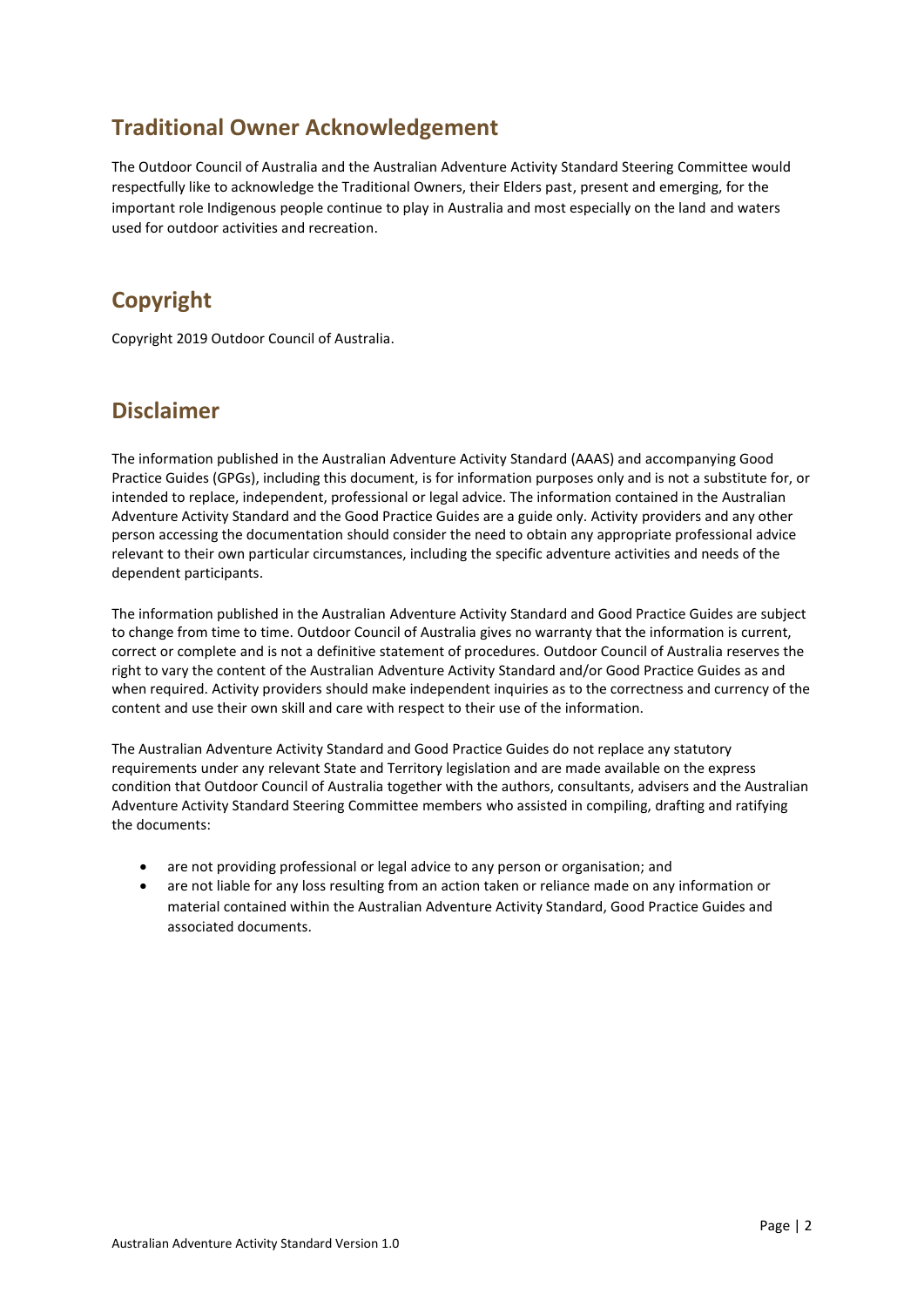#### **Contents Overview**

| $\sim$ 4                   |
|----------------------------|
| $\overline{\phantom{0}}$   |
| $\overline{\phantom{a}}$ 6 |
|                            |
|                            |
| $\sim$ 8                   |
| 9                          |
| 9                          |

#### **Version details**

| Version | Date         | <b>Details</b>       |
|---------|--------------|----------------------|
| 1.0     | 23 Sept 2019 | Version one release. |

#### **Foreword**

#### **"Adventure is worthwhile" – Aristotle**

The Australian Adventure Activity Standard and Good Practice Guides are designed to ensure effective, responsible, sustainable and safe delivery of adventure activities to dependent participants. They can help people across the outdoor sector to develop appropriately managed adventure activities which enhance individuals and our communities, while protecting the environment and culturally significant places. In doing this, these documents can help ensure that people will continue to enjoy the benefits of adventure activities well into the future.

Best wishes for all your adventures.

The Australian Adventure Activity Standard Steering Committee.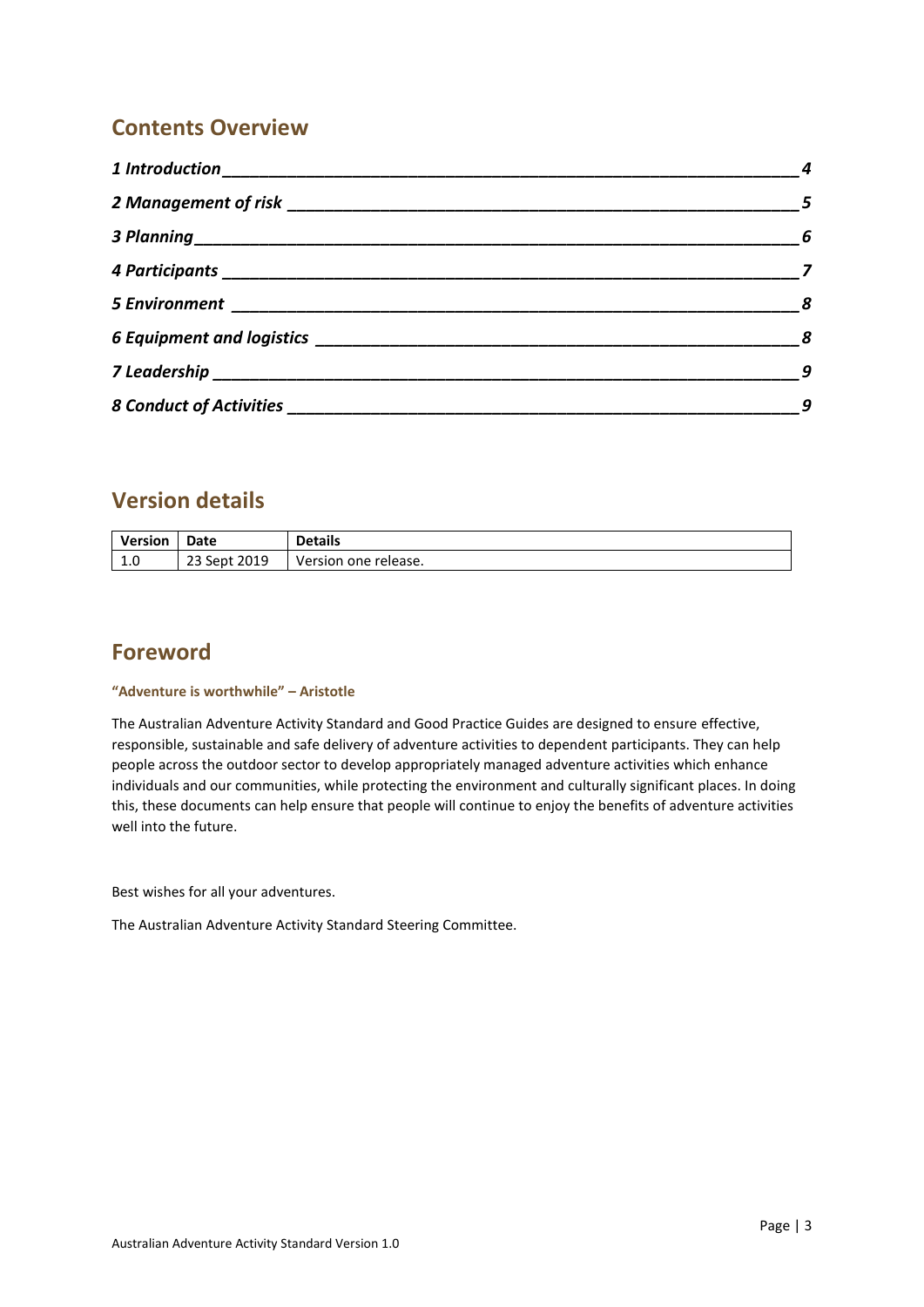# <span id="page-3-0"></span>1 Introduction

#### 1.1 Introduction

The **Australian Adventure Activity Standard (AAAS)** and associated **Good Practice Guides (GPG's)** provides essential information relating to the safe and responsible planning and delivery of adventure activities with dependent participants. The documents are designed as a voluntary good-practice framework for adventure activity providers and include guidance on matters of safety, compliance and service delivery as well as environmental and cultural protections.

Within the AAAS and GPGs, a **provider** refers to any organisation, business, community group, government agency, school or others who organise and lead adventure activities with dependent participants.

**Dependent participants** are those who are reliant on the activity leaders to support their participation in an adventure activity. The degree of dependence of participants may vary based on, for example, the participants age, maturity, competence or skill; and/or the challenges and circumstances of the activity and/or the environment. Each provider needs to determine if they are working with dependent participants.



The guidance for adventure activities is comprised of several documents:

Figure 1: Diagram of AAAS and GPG documents

The adventure activity documents are developed to present cumulatively more specific information. Providers, managers or those responsible and accountable for the design, planning and delivery of adventure activities should determine how they use the AAAS and GPGs based on an understanding of appropriate practices, individual circumstances, and need. Where applicable, it is recommended that providers periodically check the AAAS, and GPGs and draw on these in the development and review of their Standard Operating Procedures (SOPs).

Activity providers are encouraged to obtain independent professional and legal advice in relation to their obligations and duties in delivering adventure activities and should reference the relevant laws to the area in which they intend to undertake the adventure activity.

#### 1.2 Guidance for using the Australian Adventure Activity Standard

This Standard and the Good Practice Guides identify essential considerations that help providers apply a systematic approach to the management, planning and delivery of adventure activities. They do this through a structured framework that outlines the importance of:

- developing contextually relevant risk management processes and procedures
- undertaking planning to design, prepare and support adventure activity delivery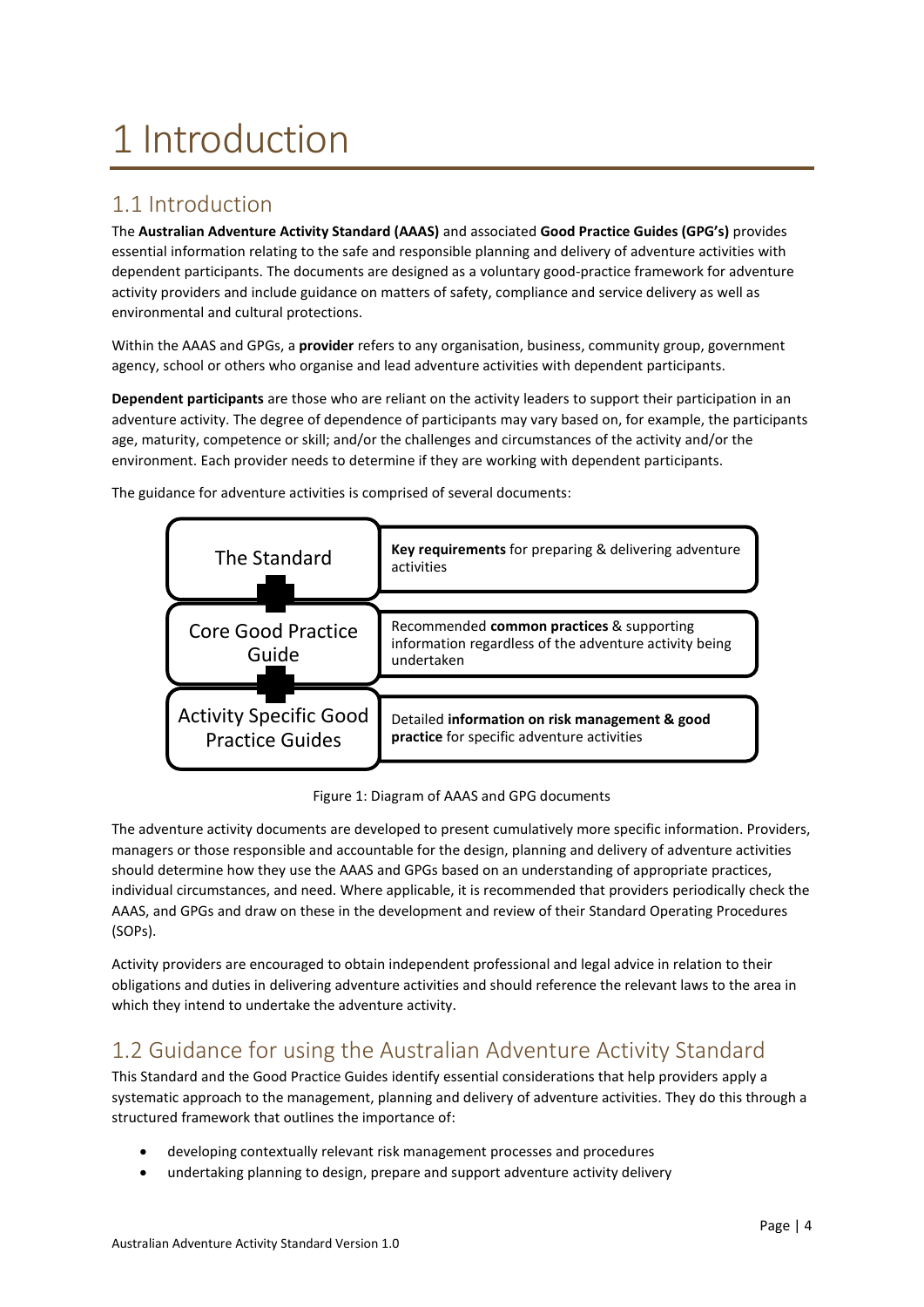- identifying and understanding the abilities and needs of participants and the importance of timely communications
- ensuring that equipment and environments are appropriate and fit for purpose, and
- selecting leaders with appropriate skills and experience to lead the activity.



Figure 2: Example components within the AAAS framework

While the components of the AAAS framework are discussed separately in the documents, they are all interrelated. Providers are encouraged to consider how they address each component of the framework, and how these work together in their own adventure activity management system/s.

# <span id="page-4-0"></span>2 Management of risk

#### 2.1 Risk management

Risk is defined as the 'effect of uncertainty on objectives' and can result in positive and negative outcomes. The management of risk involves systematically:

- identifying the range of factors and influences that might impact on achieving objectives, and
- putting in place coordinated activities to direct and/or control these factors (adapted from AS/NZS ISO 31000: 2018 Risk Management Guidelines).

The management of risk and the development of safety systems must focus on *all stages* of the design, planning, preparation and delivery of adventure activities.

Risk management systems must be flexible, adaptive and responsive.

While the AAAS identify a range of potential risks, these may not be fully comprehensive. The management of risk may include addressing aspects not identified in the Standard. These could include, but not be limited to such things as additional site-specific hazards.

#### 2.2 Risk management requirements

Risk management is a commitment and process that must be integrated into all aspects of the providers' governance, management and operations. This ensures risk management is embedded into the policies and practices of the provider and covers all the factors that contribute to risk, not just those occurring during the delivery of the adventure activity itself.

A risk management plan identifies hazards and assesses risks for an activity and specifies how these will be managed. Risk management plans must be documented for each activity.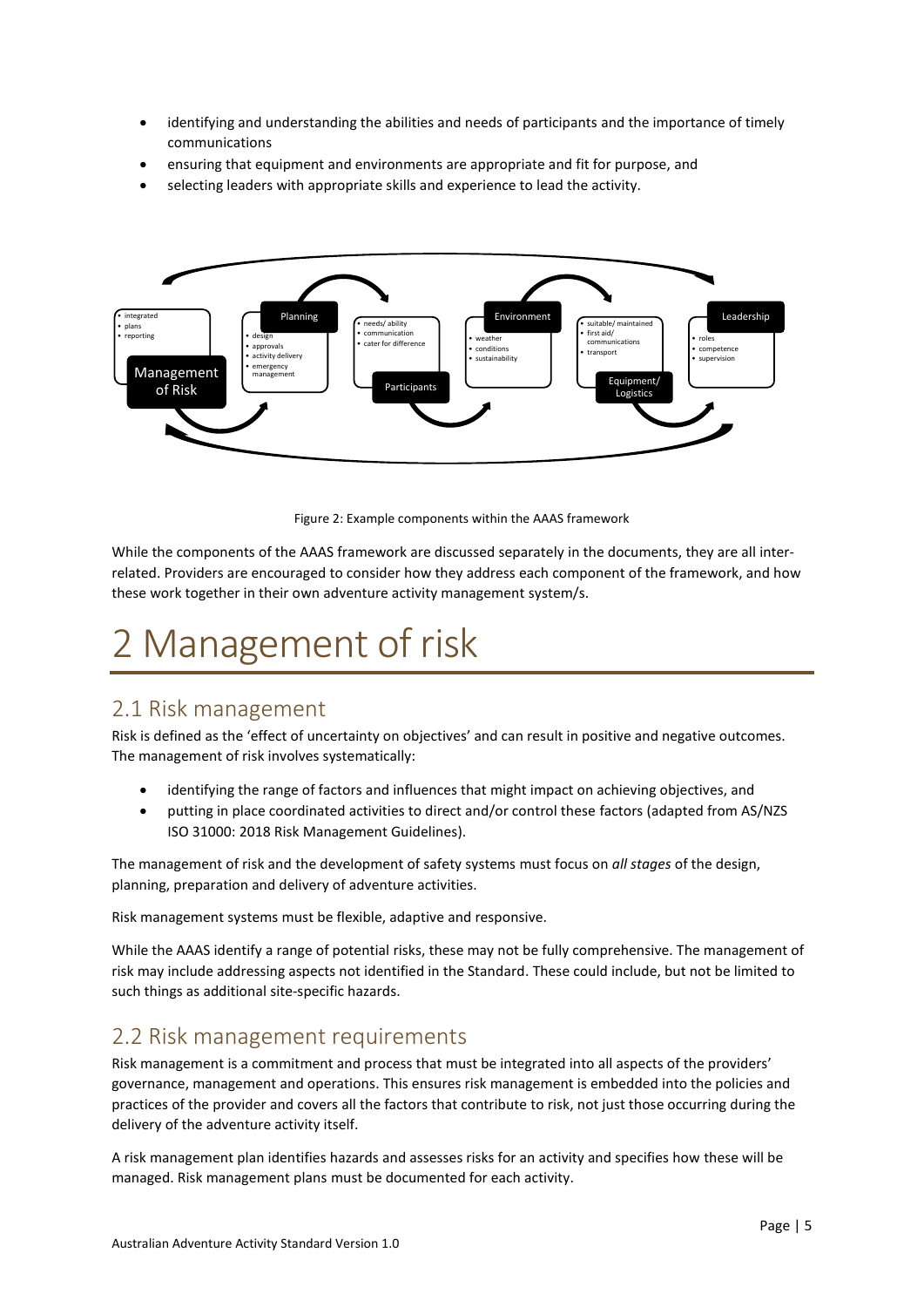The development and implementation of risk management involves several steps. These include:

- specifying the context of the adventure activity/s
- identifying people, equipment and environmental hazards
- assessing who or what might be harmed, how and to what extent
- determining the level of risk considered acceptable to the participants or client organisation and the activity provider
- analysing the risks and selecting appropriate risk controls. This informs decisions on what risk management controls are required for the context and objectives
- implementing the controls
- having a communication structure to inform people of their relevant responsibilities
- actively monitoring risks and the effectiveness of controls
- modifying risk controls as and when necessary.

Effective risk management also includes ensuring compliance with all relevant laws and/or regulations that apply to the activity and the context. It should be noted these may change over time.

#### 2.3 Incident reporting

There must be a process for reporting incidents and near misses. Some incidents will also need to be reported to relevant government authorities (e.g. Police, local Work Health and Safety, Insurers, Land/Water managers).

Information on incidents and near misses should be collected and assessed.

Providers should also periodically review other incidents related to adventure activities they conduct.

Incident and near miss information should be used to develop risk management strategies and to inform risk treatment, program design and delivery.

### <span id="page-5-0"></span>3 Planning

#### 3.1 Planning

Whether preparing for one, or a series of activities, the management, design and delivery of adventure activities requires good planning. Planning allows providers to:

- meet their own objectives (e.g. to comply with laws, provide enjoyable/ educative experiences, sustain financial viability); and
- contribute to the objectives of their members, clients or partners (e.g. achieve personal goals, social interaction, leadership/ skill development).

There must be a process in place for the development and approval of activity plans that suit the context and purpose.

#### 3.2 Activity plans

Activity plans help bring to life the purpose and objectives of the activity. They also inform decisions made before, during and after the activity.

Inclusions in the activity plan will vary but should include:

- purpose: What is the purpose of the activity?
- participants: Who are the participants and why is this activity relevant?
- location/s: Are the location and conditions suitable for the activity?
- risk: What are the risks involved and how will these be managed?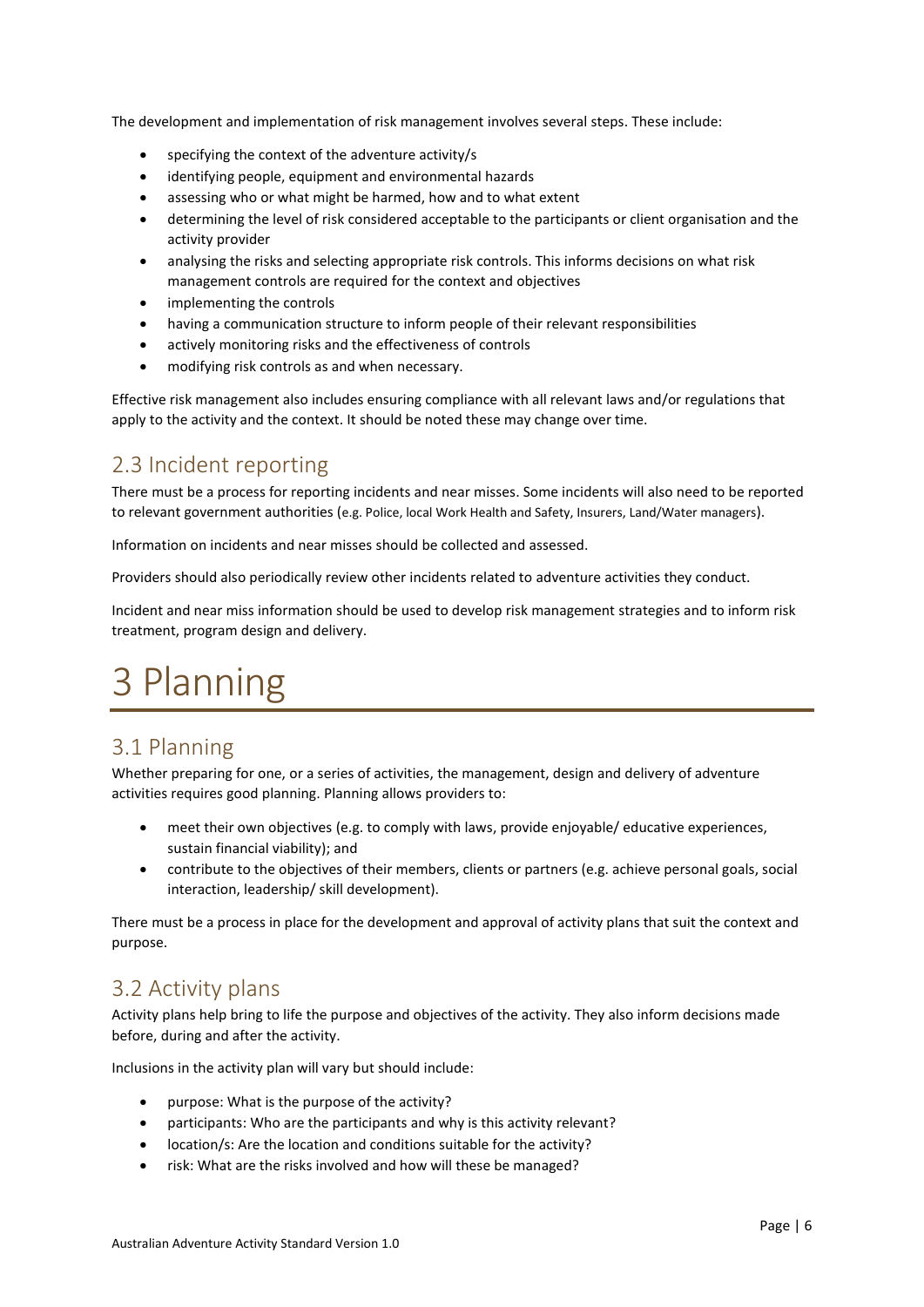- emergency Management: How to respond in case of an emergency?
- logistics: What needs to be organised (e.g. permission, transport, equipment)?
- leaders: Who will lead the activity and what competencies and currency do they need?
- contingency: How to respond if things change?

#### 3.3 Cultural, historical and environmental values

Consideration and respect for the **cultural, spiritual and historical** significance of sites, places and people should be factored into adventure providers' planning and delivery of services. Considerations may include:

- recognising and giving due regard to the feelings, wishes or rights of others
- seeking information and/or permission from native title holders, Traditional Owners and/or other land managers
- respecting and applying appropriate cultural values
- implementing environmental sustainability practices.

#### 3.4 Emergency management planning

Actionable plans must be developed to support timely and effective response in case of an emergency.

Emergency management plans must *be*:

- specific and include documented emergency processes and procedures
- familiar to those who need to implement them
- shared with other appropriate people or agencies (e.g. land managers, a responsible non-participating person and/or participants)
- periodically reviewed, practiced and updated.

#### 3.5 Activity leader documentation

Activity leaders must have timely access to relevant documentation to assist them prepare for, and deliver, the activity.

### <span id="page-6-0"></span>4 Participants

#### 4.1 Participants

The needs and abilities of participants must be considered at every stage of adventure activity design, management, planning and delivery.

Considerations relating to participants should include:

- taking reasonable steps to understand the abilities and needs of individual participants, group and/or client organisation
- using understanding of participants to design, plan and deliver an appropriate program
- effectively communicating timely information about the activity or program and its requirements
- implementing a process to obtain relevant details on pre-existing health or personal conditions, informed consent and acceptance of risk to participate before the activity begins
- meeting any legislative or legal compliance expectations relating to participant health and safety. Some examples: vulnerable person and child safety protection laws and regulations, privacy laws, anti-smoking/ drug laws, sex discrimination laws and regulations, allergy and anaphylaxis safety for minors' laws etc.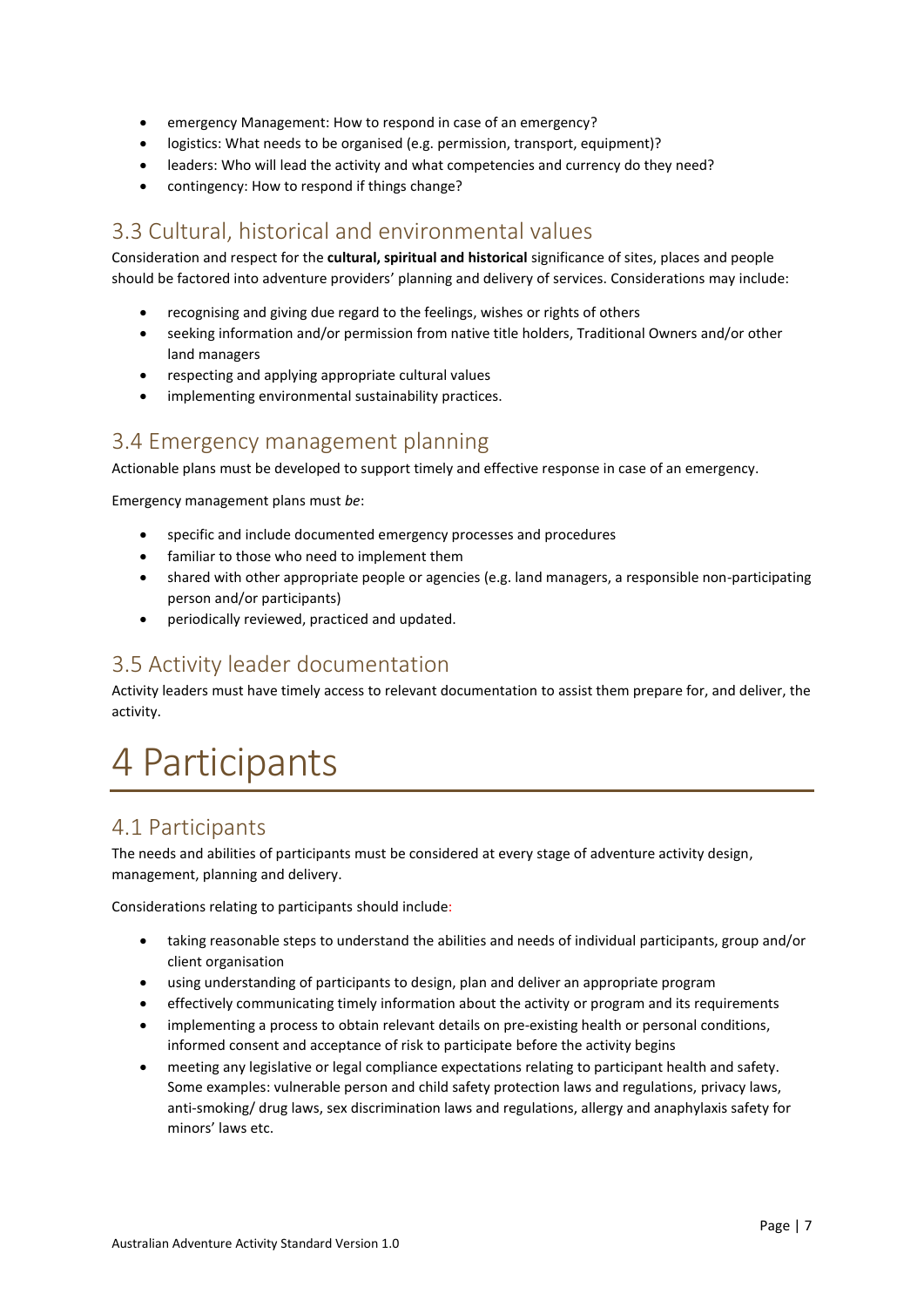# <span id="page-7-0"></span>5 Environment

#### 5.1 Environment

Providers have a responsibility to understand the environments in which they are operating. Further, they have a responsibility to implement practices that address principles of environmental sustainability.

To maximise safety, relevant environmental conditions and impacts must be considered in risk management and activity plans.

These conditions include:

- weather and emerging weather variations
- geography
- seasons
- sun safety
- local flora and/or fauna hazards or impacts
- severe weather and fire weather warnings
- bushfire and fire danger rating.

Providers should identify and monitor weather and environmental conditions that might trigger modification, evacuation or other relevant response.

# <span id="page-7-1"></span>6 Equipment and logistics

#### 6.1 Equipment requirements

The equipment selected must be suitable for the purpose it will be used.

This includes ensuring all equipment:

- o meets any legislative or regulatory requirements
- o is appropriately serviced, stored and maintained
- o is appropriate in style, size, quality and quantity for the activity and client.

Communications, first aid and emergency response / rescue equipment must be:

- suitable for the context and the activity
- accessible, adequate and appropriate for the potential hazards and risks involved.

#### 6.2 Logistics

At times it may be necessary to transport dependent participants for the activity.

Vehicles and drivers must comply with any transport laws and/or regulations.